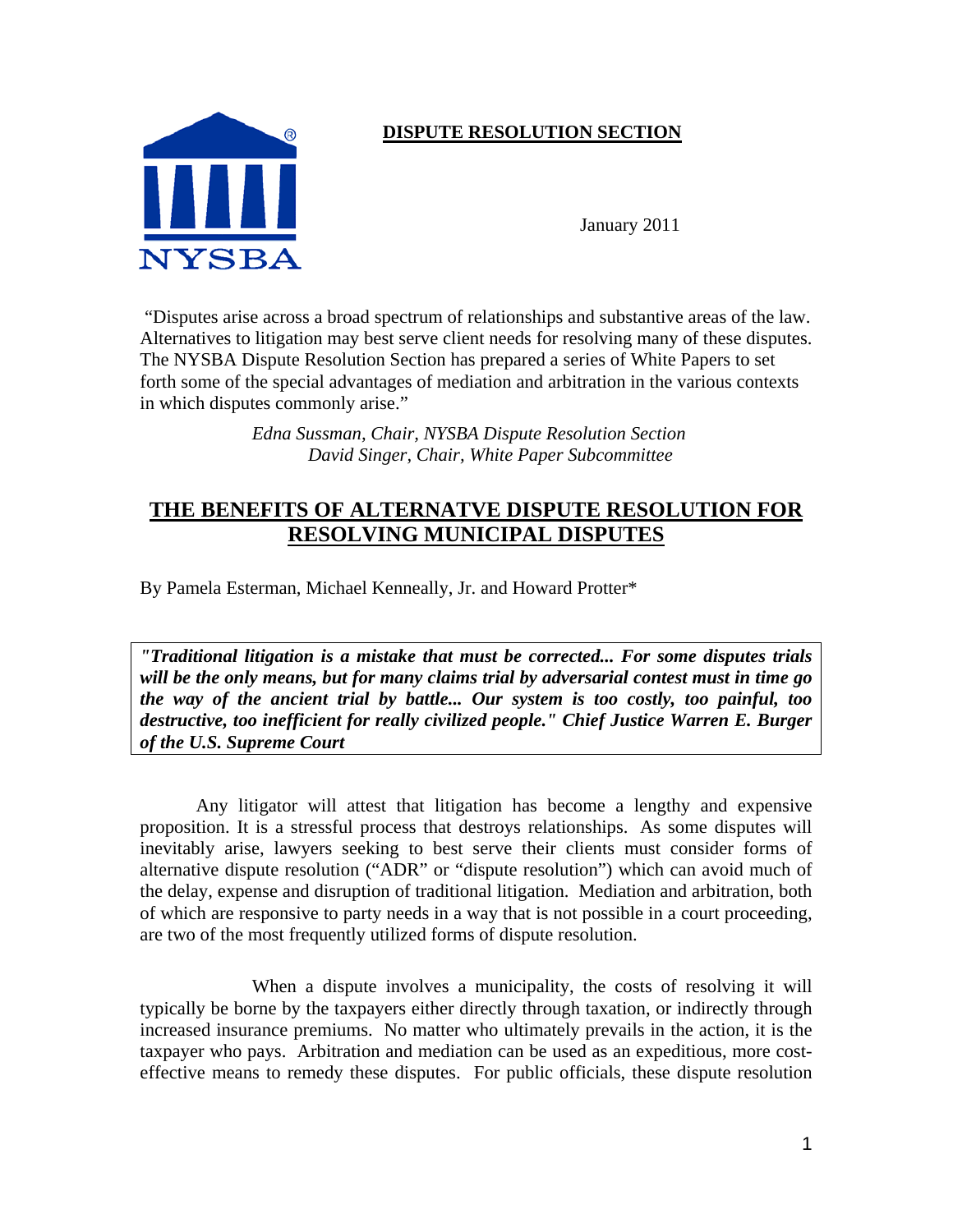mechanisms have the added benefit of promoting effective communication with the public and making government more responsive to community concerns.

Mediation and arbitration are no longer *alternate* dispute resolution mechanisms but have become common in the resolution of commercial and non-commercial disputes between and among business entities and/or individuals. Mediation and arbitration are routinely incorporated into contracts as the method of choice for resolving disputes that may arise in the future. They are also routinely used after problems arise and the parties are seeking an appropriate means to resolve their disputes.

Nevertheless, in the context of non-employment related municipal disputes, there remains significant potential to expand these forms of ADR. This white paper reviews the benefits of mediation and arbitration generally and then provides several examples of the types of non-employment municipal disputes that can be resolved using these methods of dispute resolution.

## **I. Mediation**

*"Discourage litigation. Persuade your neighbors to compromise whenever you can. Point out to them how the nominal winner is often a real loser -- in fees, and expenses, and waste of time." Abraham Lincoln* 

Mediation is the process in which parties engage a neutral third person to work with them to facilitate the resolution of a dispute. The growth of mediation over the past fifteen years has been exponential, a tribute to the success of the process. User satisfaction is high as parties retain control and tailor their own solution in a less confrontational setting that preserves relationships and results in a win/win instead of a win/lose. While not every case can be settled, an effort to mediate is appropriate in virtually any subject matter and any area of the law. The advantages of mediation include the following:

1. *Mediation Works.* Statistics have shown that mediation is a highly effective mechanism for resolving disputes. The rate of success through mediation is very high. For example, the mediation office of the U.S. District Court for the Southern District of New York reports that over 90 percent of its cases settle in mediation. Most cases in mediation settle long before the traditional "courthouse steps" at a significant saving of cost and time for the parties.

2. *Control by the Parties.* Each dispute is unique, and the parties have the opportunity to design their own unique approach and structure for each mediation. They can select a mediator of their choice who has the experience and knowledge they require, and, with the help of the experienced mediator, plan how the mediation should proceed and decide what approaches make sense during the mediation itself.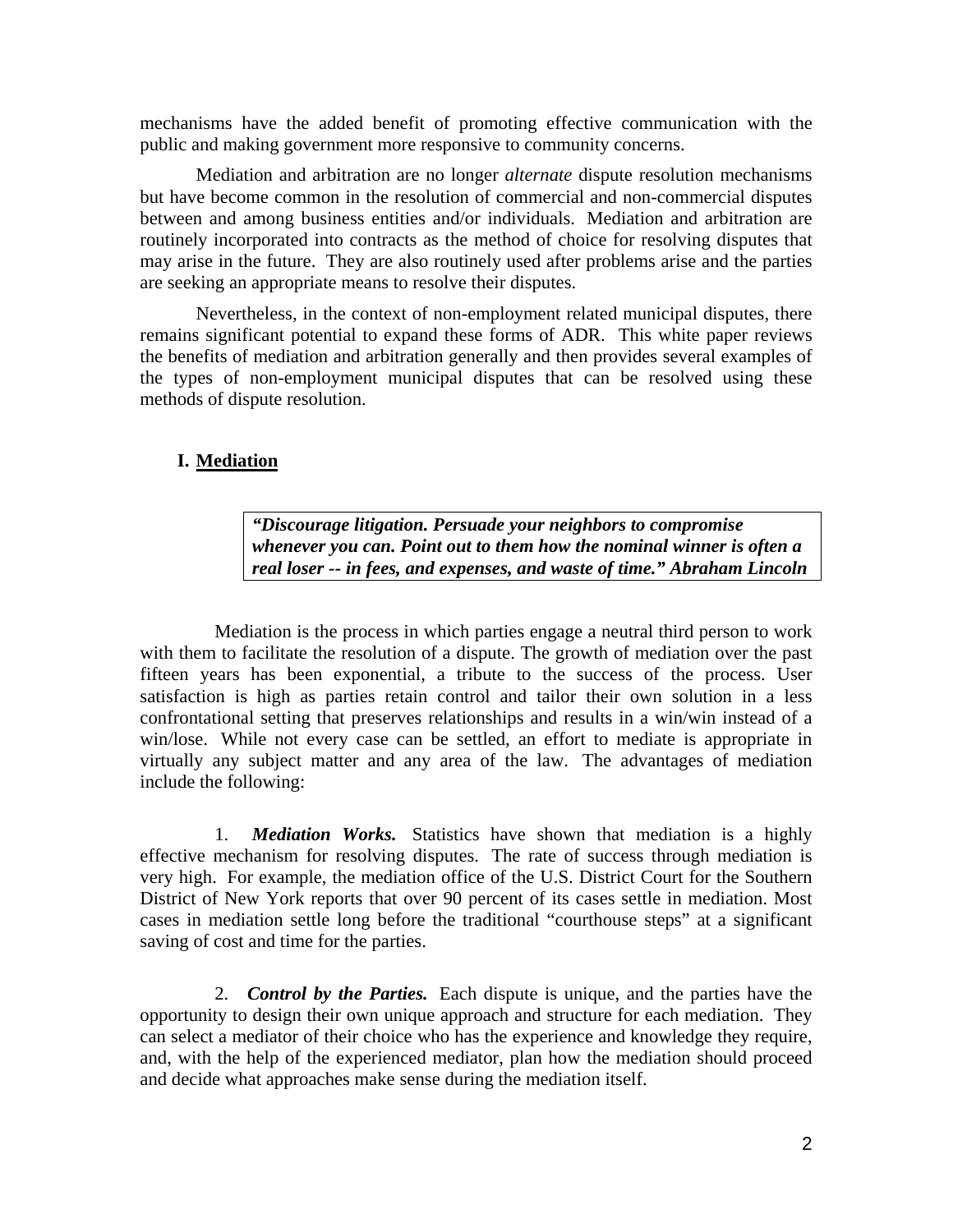3. *The Mediator plays a crucial role*. The mediator's goal is to help the parties settle their differences in a manner that meets their needs, and is preferable to the litigation alternative. An experienced mediator can serve as a sounding board, help identify and frame the relevant interests and issues of the parties, help the parties test their case and quantify the risk/reward of pursuing the matter, if asked provide a helpful and objective analysis of the merits to each of the parties, foster and even suggest creative solutions, and identify and assist in solving impediments to settlement. This is often accomplished by meeting with parties separately, as well as in a group, so that participants can speak with total candor during the mediation process. The mediator can also provide the persistence that is often necessary to help parties reach a resolution.

4. *Opportunity to Listen and be Heard.* Parties to a mediation have the opportunity to air their views and positions directly, in the presence of their adversaries. The process can thus provide a catharsis for the parties that can engender a willingness to resolve differences between them. Moreover, since they are heard in the presence of a neutral authority figure, the parties often feel that they have had "their day in court."

5. *Mediation Helps In Complicated Cases*. When the facts and/or legal issues are particularly complicated, it can be difficult to sort them out through direct negotiations, or during trial. In mediation, in contrast, there is an opportunity to break down the facts and issues into smaller components, enabling the parties to separate the matters that they agree upon and those that they do not yet agree upon. The mediator can be indispensable to this process by separating, organizing, simplifying and addressing relevant issues.

6. *Mediation Can Save An Existing Relationship.* The litigation process can be very stressful, time consuming, costly and often personally painful. At the end of litigation, the parties are often unable to continue or restart any relationship. In contrast, in mediation disputes -- such as those between an employer and employee or partners in a business -- can be resolved in manner that saves a business or personal relationship that, ultimately, the parties would prefer to save.

7. *Expeditious Resolution.* The mediation can take place at any time. Since mediation can be conducted at the earliest stages of a dispute, the parties avoid the potentially enormous distraction from and disruption of one's business and the upset in one's personal life that commonly results from protracted litigation.

8. *Reduced Cost.* By resolving disputes earlier rather than later the parties can save tremendous sums in attorney's fees, court costs and related expenses.

9. *Lessens the Emotional Burden.* Since mediation can be conducted sooner, more quickly, less expensively and in a less adversarial manner, there typically is much less of an emotional burden on the individuals involved than proceeding in a burdensome and stressful trial. Furthermore, proceeding through trial may involve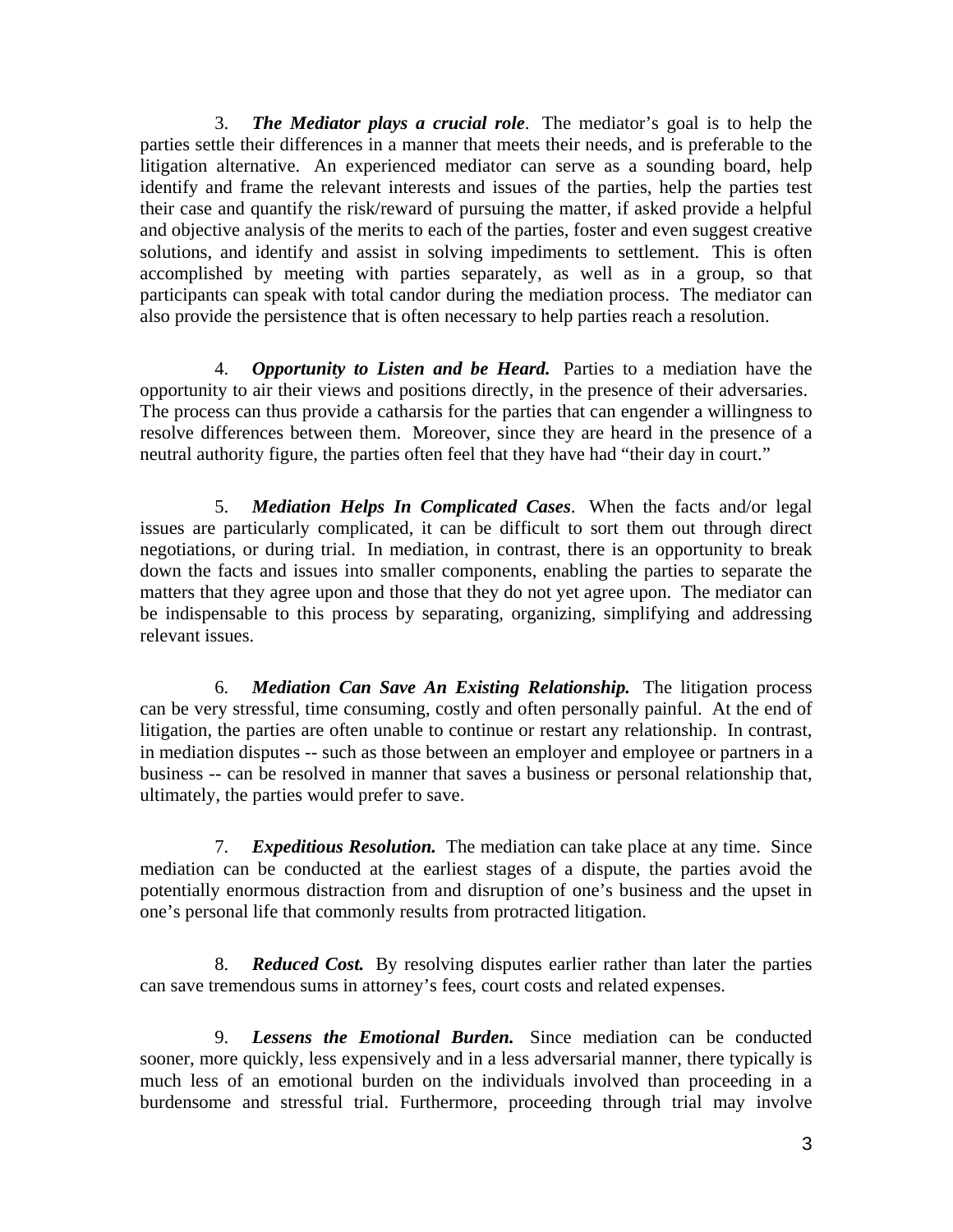publicly reliving a particularly unpleasant experience or exposing an unfavorable business action which gave rise to the dispute. This is avoided in mediation.

10. *Confidential Process and Result.* Mediation is conducted in private -- only the mediator, the parties and their representatives participate. The mediator is generally bound not to divulge any information disclosed in the mediation. Confidentiality agreements are often entered into to reinforce the confidentiality of the mediation. Moreover, the parties may agree to keep their dispute and the nature of the settlement confidential when the matter is resolved.

11. *Avoiding the Uncertainty of a Litigated Outcome.* Resolution during mediation avoids the inherently uncertain outcome of litigation and enables the parties to control the outcome. Recent studies have confirmed the wisdom of mediated solutions as the predictive abilities of parties and their counsel are unclear at best. Attorney advocates may suffer from "advocacy bias" -- they come to believe in and overvalue the strength of their client's case.

> In an analysis of 2,054 cases that went to trial from 2002 to 2005, plaintiffs realized smaller recoveries than the settlement offered in 61% of cases. While defendants made the wrong decision by proceeding to trial far less often -- in 24% of cases -- they suffered a greater cost -- an average of \$1.1 million -- when they did make the wrong decision. $\frac{1}{1}$

A mediator without any stake in the outcome or advocacy bias can be an effective"agent of reality" in helping the parties be realistic as to their likely litigation or arbitration alternative."

12. *There are no "winners" or "losers."* In mediation, the mediator has no authority to make or impose any determination on the parties. Any resolution through mediation is solely voluntary and at the discretion of the parties.

13. *Parties Retain Their Options*. Since resolution during mediation is completely voluntary, the option to proceed thereafter to trial or arbitration is not lost in the event the mediation is not successful in resolving all matters.

14. *The pro se litigant.* Mediation can be very helpful when a party does not have an attorney and is therefore representing him/herself *pro se*. Court litigation can be very difficult for the *pro se* litigant who is unable to navigate the complexities of the court process and trial. With the downturn in the economy, studies showed that fewer parties are represented by counsel and that lack of representation negatively impacted the *pro se* litigant's case.<sup>2</sup> Dealing with a *pro se* litigant in court can also create difficult challenges for the party that is represented by counsel. However, in mediation, the parties can more

<sup>&</sup>lt;sup>1</sup> Randall Kiser, Beyond Right and Wrong: The Power of Effective Decision Making for Attorneys and Clients, (Springer Science + Business Media LLC New York publ.) (2010)

 $<sup>2</sup>$  Report on the Survey of Judges on the Impact of the Economic Downturn on Representation in the Courts</sup> (Preliminary), ABA Coalition for Justice, July 12, 2010, available at

http://new.abanet.org/JusticeCenter/PublicDocuments/CoalitionforJusticeSurveyReport.pdf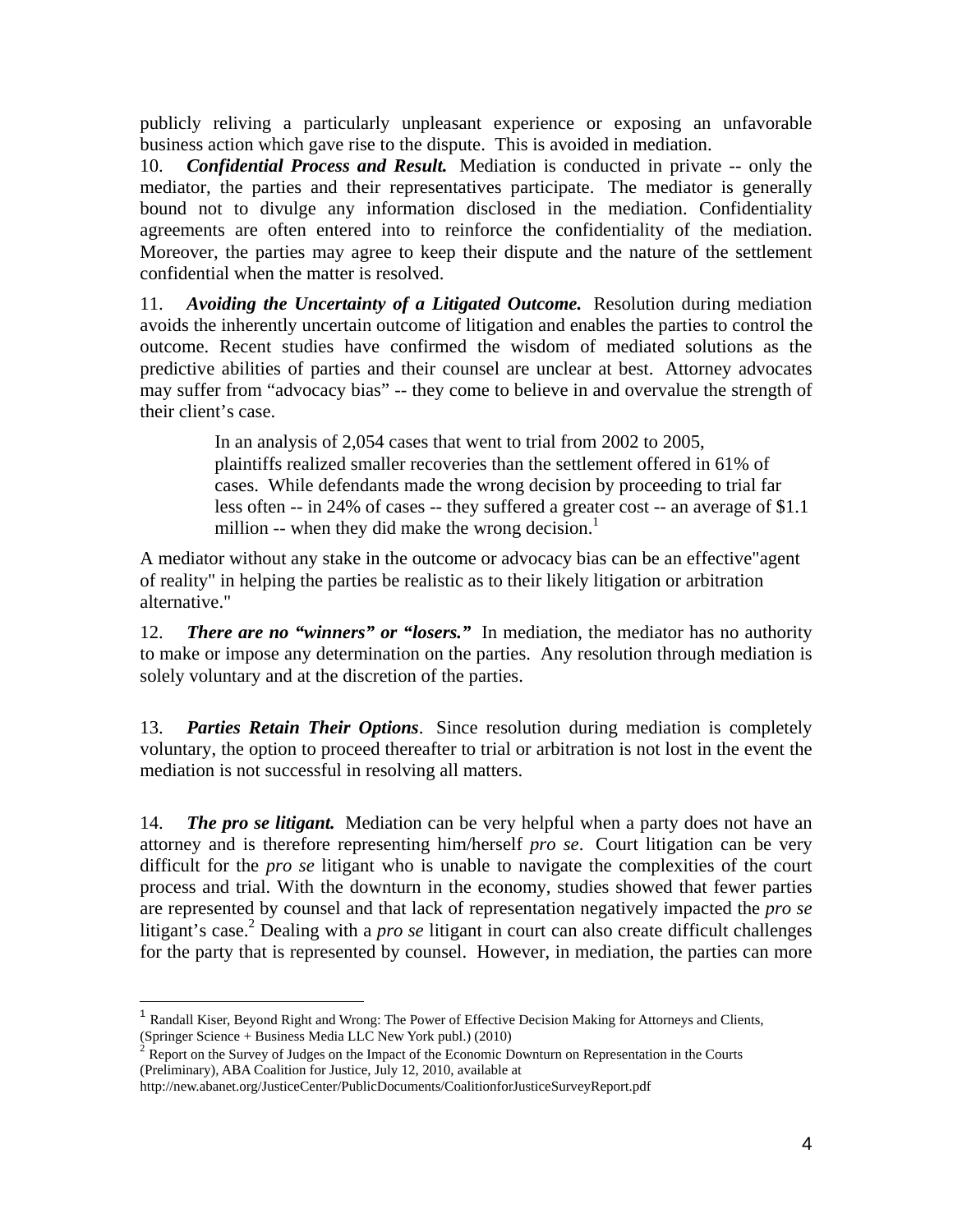easily participate in the process and benefit from the involvement of an experienced mediator.

15. *More creative and long-lasting solutions.* Parties develop and create their own solutions to issues addressed in mediation and may enter into innovative, creative solutions tailored to their own particular interests rather than being limited by the remedies available in court or arbitration.<sup>3</sup> Because the parties are involved in crafting their own solutions, the solutions reached are more likely to be satisfying, long-lasting ones, adhered to by the parties.

## **II. Arbitration**

*"Choice- the opportunity to tailor procedures to business goals and priorities- is the fundamental advantage of arbitration over litigation."<sup>4</sup>*

Arbitration is the process in which parties engage a neutral arbitrator or panel of three arbitrators to conduct an evidentiary hearing and render an award in connection with a dispute that has arisen between them. As arbitration is a matter of agreement between the parties, either pre-dispute in a contract as is generally the case, or postdispute when a difference arises, the process can be tailored to meet the needs of the parties. With the ability to design the process and the best practices that have developed, arbitration offers many advantages including the following:

1. *Speed and Efficiency*. Arbitration can be a far more expedited process than court litigation. Arbitrations can be commenced and concluded within months, and often in less than a year. Leading dispute resolution providers report that the median time from the filing of the demand to the award was 8 months in domestic cases and 12 month in international cases compared to a median length for civil jury trials in the U.S. District Court for the Southern District of New York of 28.4 months and through appeals in the Second Circuit many months longer.<sup>5</sup>

2. *Less Expensive.* The arbitration process can result in substantial savings of attorney's fees, court costs and related expenses because the arbitration process generally does not include time consuming and expensive discovery that is common in courts in the United States (such as taking multiple depositions and very extensive ediscovery). Time consuming and expensive motion practice is also much less common.

 3 Irene C. Warshauer, *Creative Mediated Solutions*, 2 New York Dispute Resolution Lawyer n.2,

p. 59-60 (Fall 2009). 4 Thomas J. Stipanowich*, Arbitration and Choice: Taking Charge of the "New Litigation*." 7 De Paul Bus. & Comm. L.J. 3 (2009), available at http://papers.ssrn.com/sol3/papers.cfm?abstract\_id=1372291

<sup>5</sup> *Judicial Business of the United States Courts 2009* Table C-5, available at

http://www.uscourts.gov/Viewer.aspx?doc=/uscourts/Statistics/FederalJudicialCaseloadStatistics/2009/tables/C05Mar0 9.pdf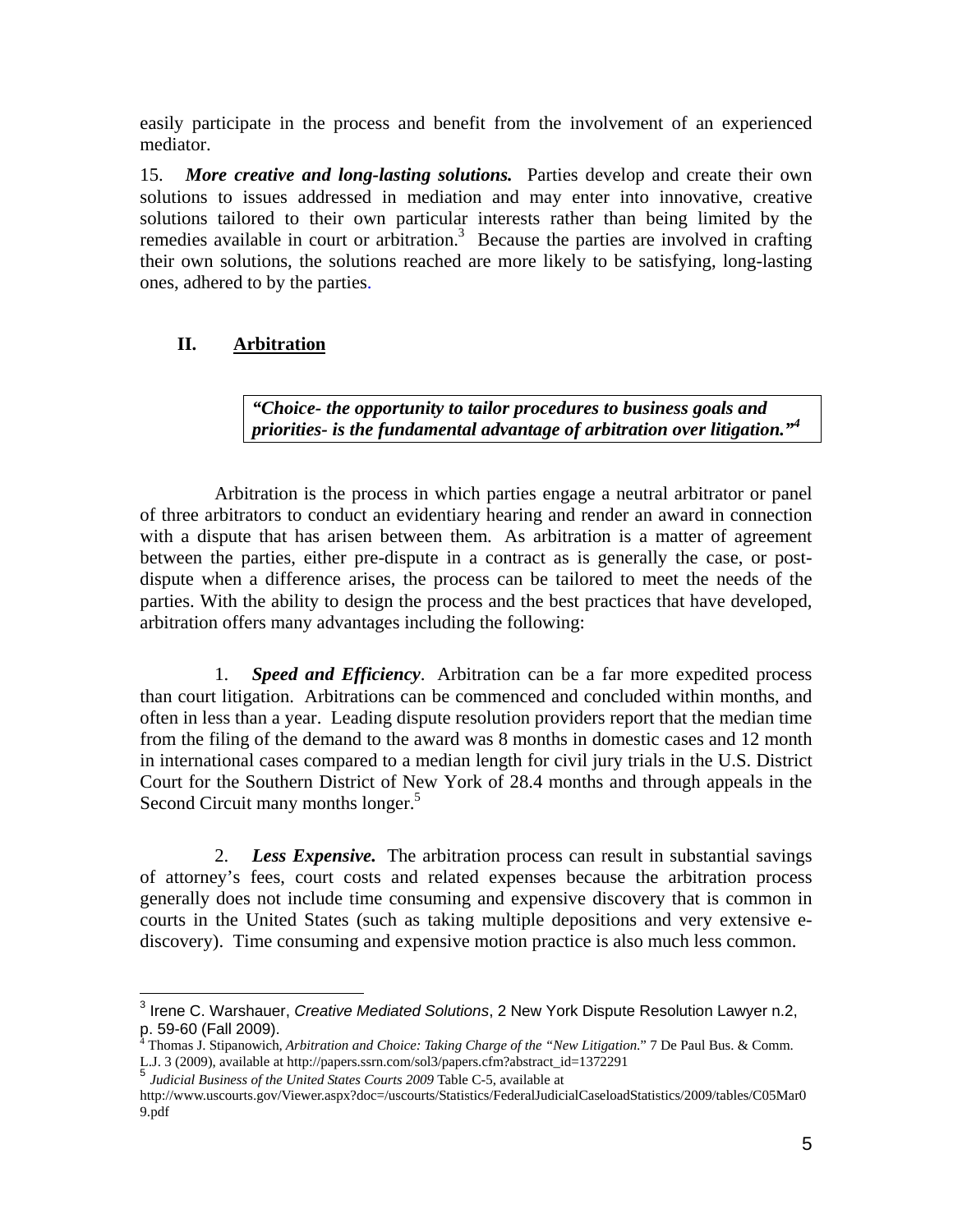3. *More Control and Flexibility.* In cases where arbitration is required by contract, the parties can prescribe various preferences to suit their needs, such as the number of arbitrators hearing the case, the location of the arbitration and scope of discovery. Once the arbitration is commenced, a party seeking a more streamlined and less expensive process will be better able to achieve that goal than in court where the applicable procedural and evidentiary rules govern. The parties will also have input in scheduling the hearing at a time that is convenient.

4. *Qualified Neutral Decision Makers.* The parties can select arbitrators with expertise and experience in the relevant subject matter or that meet other criteria that they desire. Arbitration avoids a trial where the subject matter may not be within the knowledge or experience of the judge or jury.

5. *Arbitration is a Private Process*. Arbitrations are conducted in private. Only the arbitrators, the parties, counsel and witnesses attend the arbitration. Confidentiality of the arbitration proceedings, including sensitive testimony and documents, can be agreed to by the parties. In contrast, court proceedings are generally open to the public. In the generally less adversarial context of a private arbitration, ongoing relationships suffer less damage.

6. *Arbitration provides Finality.* In court proceedings, parties have the right to appeal the decision of a judge or the verdict of a jury. In contrast, the grounds for court review of an arbitration award are very limited. The award of an arbitrator is final and binding on the parties.

7. *Special considerations for international arbitrations.* Party selection of arbitrators ensures that a neutral decision maker rather than the home court of one party decides the case, and allows the parties to select an arbitrator with cross cultural expertise and understanding of the different relevant legal traditions. Of crucial importance also is the enforceability of arbitration awards under the New York Convention, in contrast to the much more difficult enforcement of court judgments across borders.

#### **III. Application of Mediation and Arbitration to Municipal Disputes**

 The number of contexts in which mediation and arbitration may be utilized by municipalities is limited only by the context of the disputes they may be a party to. Below are a just a few examples of how arbitration and mediation can be incorporated into common municipal disputes.

## 1. **Inter-Governmental Disputes**

 Mediation can be particularly helpful in resolving disputes between two or more local governments. As noted above, one important advantage of mediation is to preserve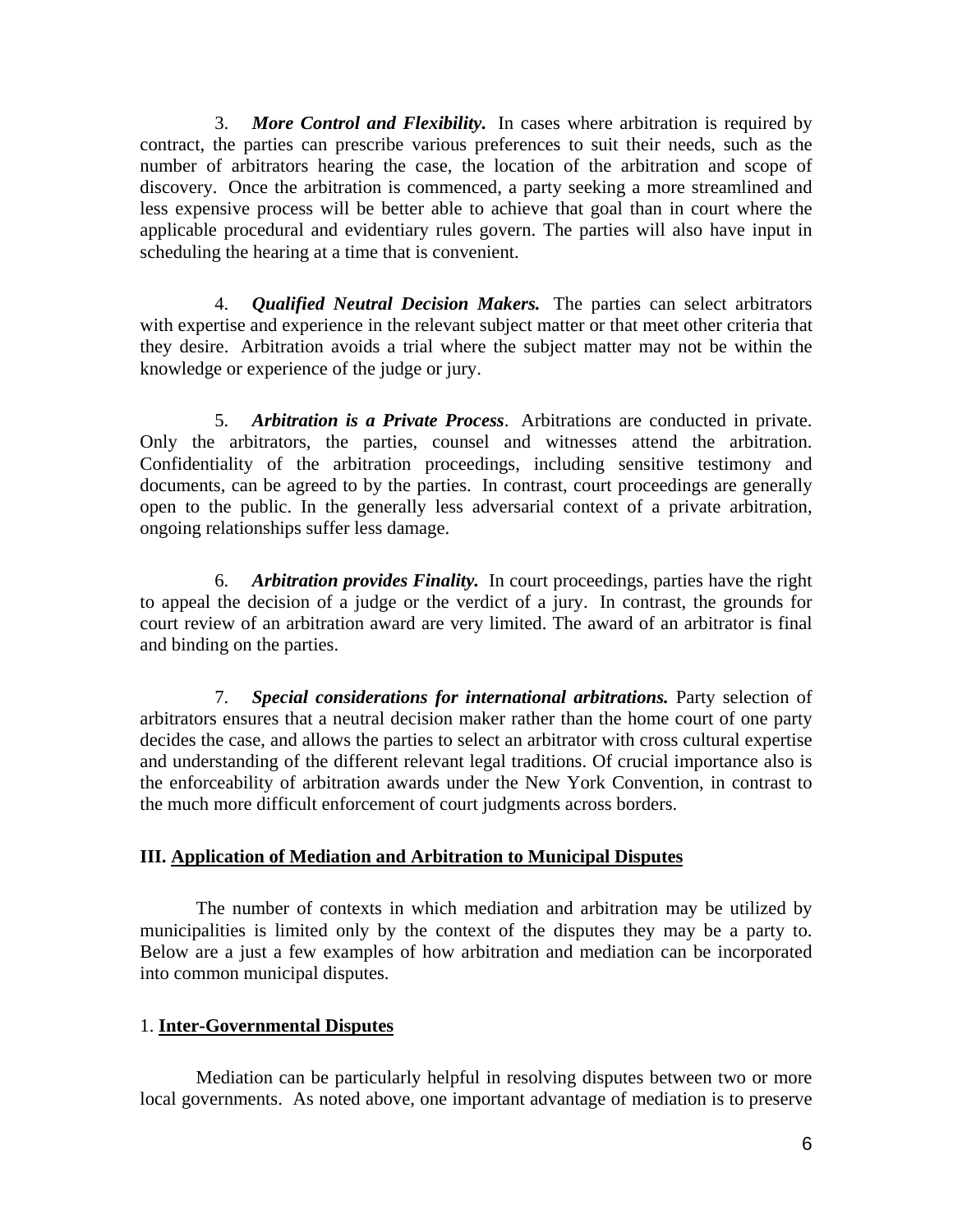existing relationships. Due to their nature, local governments interact with one another on a continual basis. And despite recent efforts to reduce their number, chances are that these governments will continue to exist and work together in perpetuity.

 Nevertheless, disputes between governmental entities occasionally arise. As individuals responsible for governance change frequently, clashes of personality, politics or otherwise may operate to deteriorate existing relationships. When such disputes arise, it is in the best interest of the public for local officials to resolve these disputes as amicably, cheaply and expeditiously as possible. Two common contexts where such disputes arise are inter-governmental planning and zoning and the consolidation / sharing of services.

#### *a. Inter-municipal Planning and Zoning disputes*

 One common context for these inter-municipal disputes is planning and zoning. When one government undertakes a project in another nearby community, or within a different level of government within its boundaries (i.e., a county undertaking a project in a town within its bounds), there are often questions about whether the host community's zoning and planning laws will apply to the project. To answer these questions, the host community must conduct a balancing test, taking into consideration a number of factors enumerated by the Court of Appeals in 1988 case Matter of County of Monroe v. City of Rochester.<sup>6</sup> Pursuant to <u>Monroe</u>, the host community must weigh the following nine factors:

- 1. The nature and scope of the instrumentality seeking immunity;
	- 2. The encroaching government's legislative grant of authority;
	- 3. The kind of function or land use involved;
	- 4. The effect local land use regulation would have upon the enterprise concerned;
	- 5. Alternative locations for the facility in less restrictive zoning areas;
	- 6. The impact upon legitimate local interests;
	- 7. Alternative methods of providing the proposed improvement;
	- 8. The extent of the public interest to be served by the improvements; and

9. Intergovernmental participation in the project development process and an opportunity to be heard.

 A quick glance at these factors reveals that inter-municipal zoning disputes provide an excellent opportunity for resolution through mediation. Mediation can offer a forum for the evaluation of these factors in an expeditious and non-adversarial manner, and encourages the participation and cooperation of all parties involved. A cooperative approach to resolving these disputes is particularly important as it is likely that the municipal parties involved will have to work with one another not only on the subject project, but on other issues as well.

## *b. Inter-municipal Cooperation and Consolidation*

 One area where there is likely to be an increase in inter-municipal disputes is shared services / inter-municipal cooperation. Although the concept of sharing services

<sup>&</sup>lt;sup>6</sup> Matter of County of Monroe v. City of Rochester, 72 N.Y.2d 338 (1988)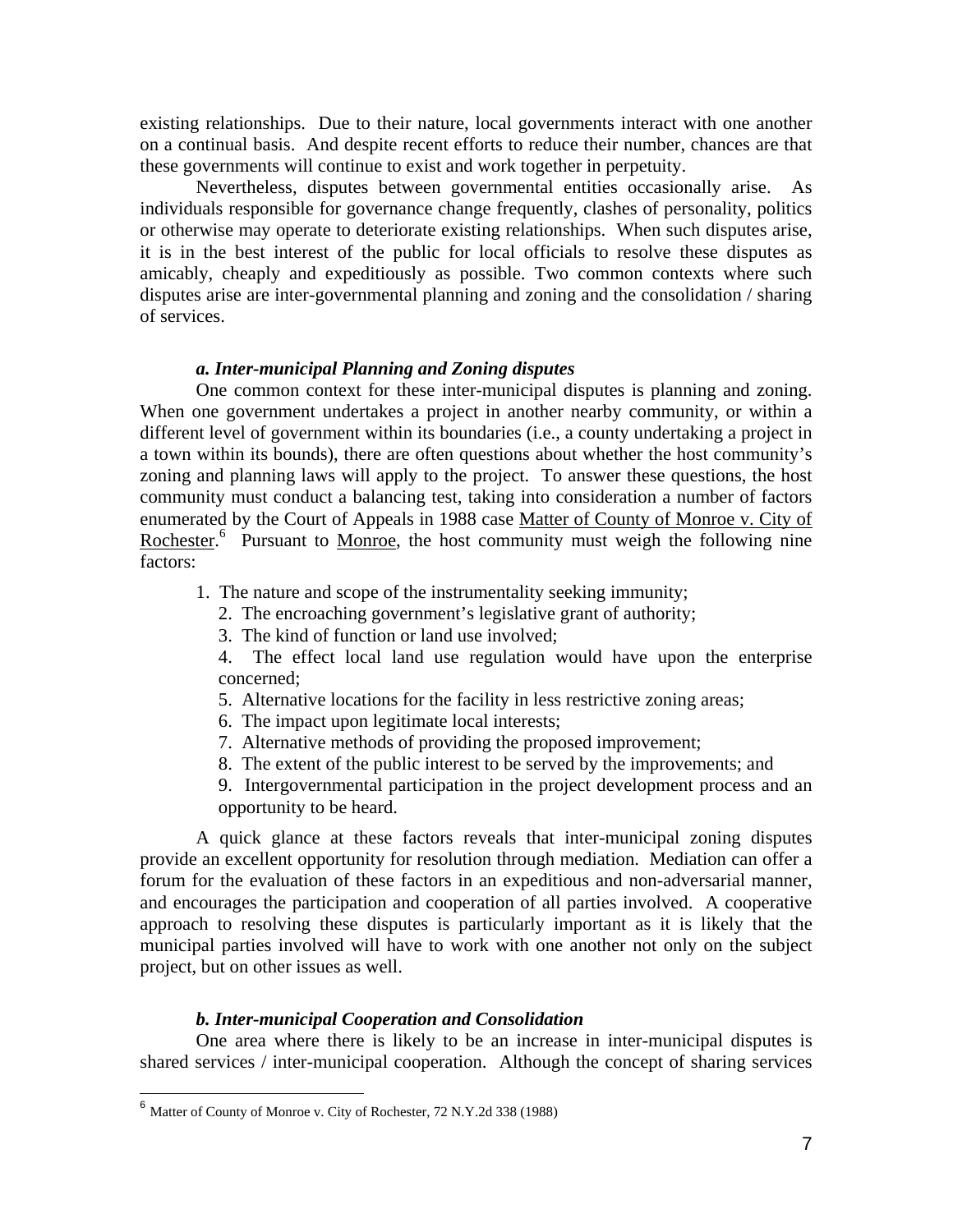among and between local governments is not a new concept in New York State, such initiatives have received much more attention recently. A State grant program for shared services has been included in the state's budget each of the past five years, and recent legislative enactments have attempted to make it easier to offer cooperative services and consolidate local governments.

 There are a number of issues associated with cooperative services and government consolidation that can be very complex and very difficult to resolve. When entering into a cooperative agreement for a particular service, issues such as liability of employees and the allocation of costs can give rise to disputes between the parties. If the disputes that arise during the course of an agreement are resolved through litigation, the efficiencies and cost-savings associated with the agreement can easily be lost. No matter how well intentioned they may be, governmental parties to cooperative agreements are well served by anticipating such disputes and agreeing to a means to resolve them without resorting to litigation. When agreed to and incorporated into the inter-municipal agreements, a dispute resolution clause will provide certainty to the parties as to how to proceed, and encourage them to work cooperatively to resolve the dispute.

 A recent addition to the General Municipal Law is designed to facilitate the consolidation and dissolution of certain types of local governments.<sup>7</sup> The process can be initiated by either the governing bodies of the local governments involved, or by petition of the residents of such local governments. Either way, the consolidation or dissolution of local governments must be in accordance with a consolidation / dissolution plan. These plans, however, must be comprehensive and will often address issues that are controversial and require local officials to make decisions that may be politically unpopular. Mediating these issues in the course of developing a plan can save both time and money for the local government entities involved.

 Regardless of the particular context, inter-municipal disputes often invoke strong emotional support or opposition from the local officials involved as well as the residents of the community. Resolving these disputes through mediation can provide an opportunity for all to be heard and ultimately lessen the emotional burden caused by the disputes.

## **2. Disputes Involving Public Officers**

1

 One of the more difficult positions a municipal attorney may find his or herself in is resolving a dispute between two elected officials or bodies. A chief executive may challenge the authority of a local legislative body, a local clerk may refuse to perform a non-discretionary act, or a legislative body may be attempting to discipline another elected official. Just recently, the Mayor of New York City pursued an action against the City Council all the way to the NYS Court of Appeals over their respective powers.<sup>8</sup>

<sup>&</sup>lt;sup>7</sup> General Municipal Law Art. 17-a, New York Government Reorganization and Citizen Empowerment Act. <sup>8</sup> Mayor of the City of New York v. Council of the City of New York, 9 N.Y.3d 23 (2007).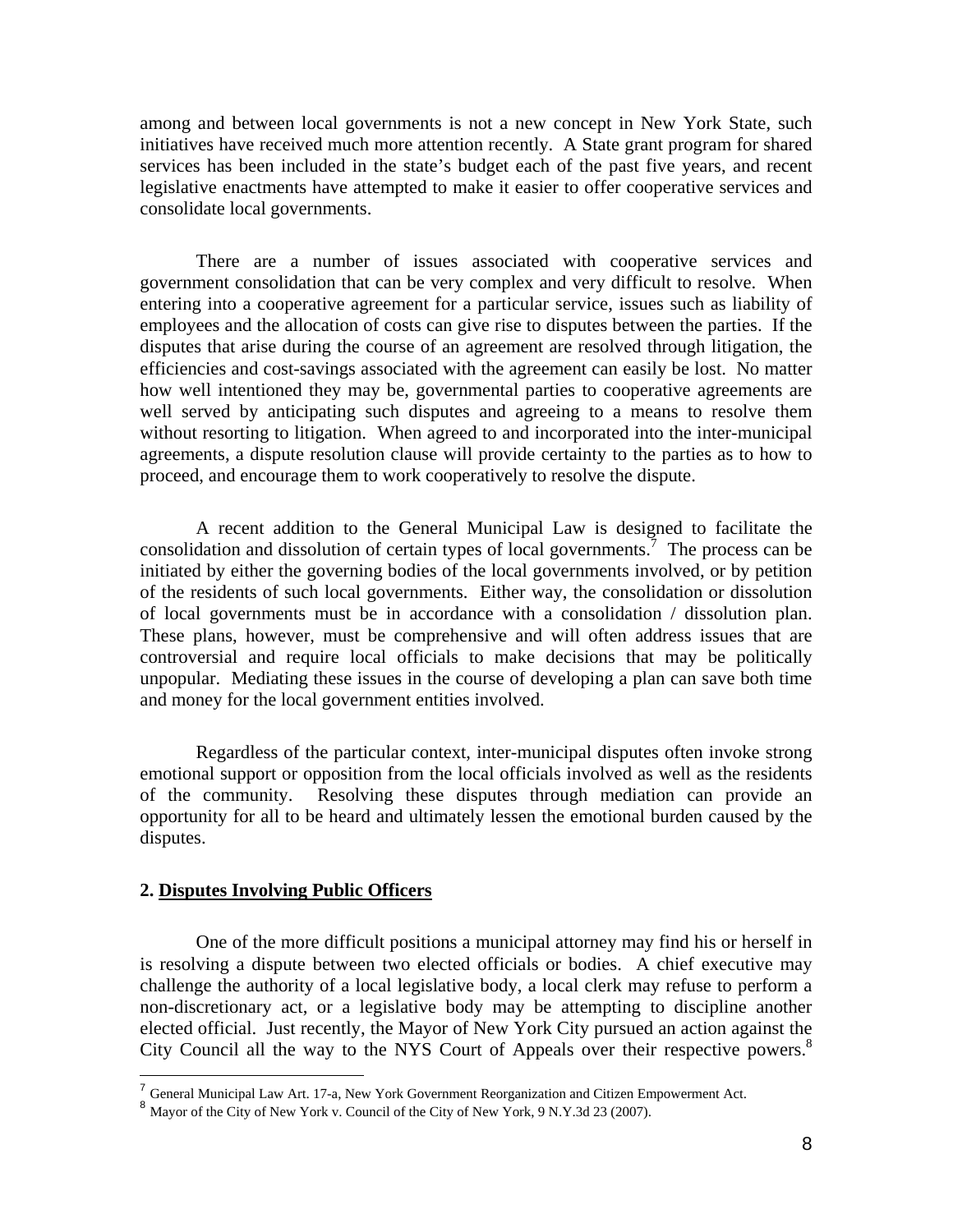Although these disputes occur on a routine basis, they litigated only on occasion.

 The lack of case law on many of these issues means that there is no clear precedent for many of these disputes, making resolution more difficult. What is more, these disputes often become political, leaving the parties involved, as well as the public, frustrated and cynical about government and public service. As these officials will likely have to continue working with one another, and with the public, for the duration of their terms of office, resolving these disputes through a non-adversarial mediation process will help preserve the working relationship needed between these officials.

 Mediation has also proven to be a useful tool to resolve disputes between public officials and citizens within the community that may not otherwise be actionable in a court of law. For example, Civilian Police Review Boards (CPRBs) have been established in some communities to increase police accountability and improve the public's communication with the local police department. In some cases, rather than pursue a costly and time-consuming investigation of the citizen's complaint, the complainant and the police offer may agree to resolve the dispute through mediation. Resolving disputes of this nature through mediation not only provides an expeditious and cost efficient remedy, but helps maintain the public's confidence in its officials.

#### **3. Municipal Purchase and Public Works Contracts (Non-employment)**

 Municipalities enter into contracts as a routine part of their day to day operations, whether it be a purchase contract for a quantity of road salt or a public work contract for an expansion of the town hall. Such contracts serve an important function in government operations. Despite the best intentions of the parties, disputes will occasionally arise under these contracts.

 Municipalities are authorized to enter into arbitration and mediation agreements to resolve the disputes arising under such contracts.<sup>9</sup> This authority is derived from the principle that the "authority to contract implies the authority to assent to the settlement of disputes by a means of arbitration."<sup>10</sup> Although the authority to assent to arbitration may be implied from the authority to enter into contracts, the intent to arbitrate a dispute arising under a contract must be an "express, direct and unequivocal agreement in writing between the parties."<sup>11</sup>

 A well written dispute resolution clause can be particularly beneficial for complex public works projects. For example, it can often be difficult for a public official to

<sup>&</sup>lt;sup>9</sup> Village of Brockport v. County of Monroe Pure Waters District, 75 A.D.2d 483 (1980).

Dormitory Authority of the State of New York v. Span Elec. Corp., 18 N.Y.2d 114 (1966), citing Campel v. City of New York, 244 N.Y. 317 (1927), "The expediency of such a settlement of differences is to be determined by the public officers to whom the regulation of the form of contracts is confided by the statute."

<sup>11</sup> Village of Brockport, *supra* note 3, at 488.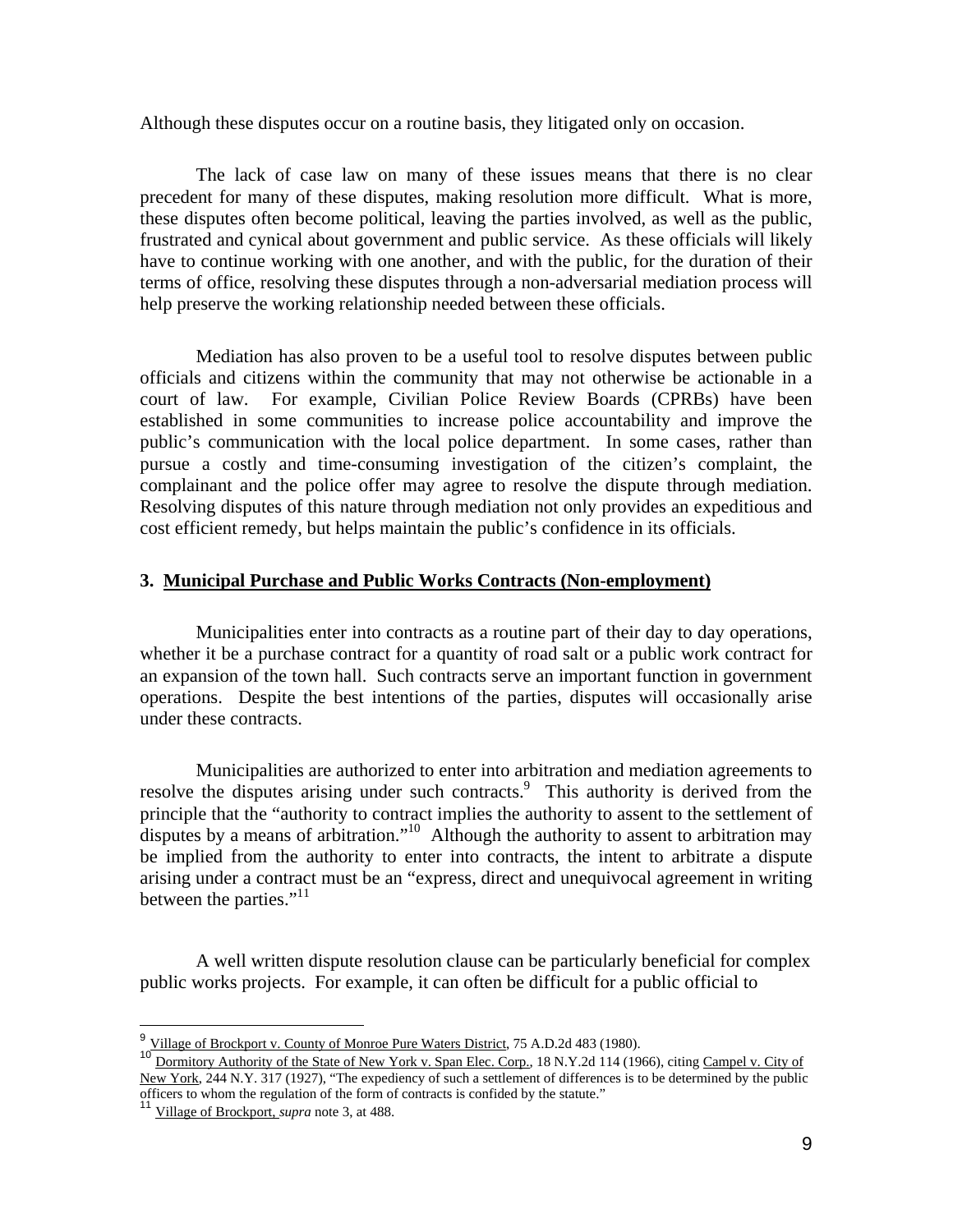determine whether a contractor has complied with the written specifications, or has otherwise satisfactorily performed their obligations under the contract. In such cases, independent engineering consultants may agree to be the arbiter of such factual issues arising under the contracts. Again, this will allow for a much more expeditious and cost effective manner of resolving complex factual issues than would otherwise be accomplish through litigation.

## **4. Land Use**

 Dispute resolution may be used in connection with local land use review processes to enable parties representing diverse interests to negotiate a consensus on some or all of the controversial aspects of a proposed application prior to the decision of a town board, planning board, architectural review board or zoning board of appeals. It may also be used to prevent or settle a lawsuit after a board's decision, or in connection with town planning initiatives.

 The traditional land use review process focuses to a large extent on the public hearing, at which speakers state whether they are for or against the proposed application. The process, and especially the public hearing, is often emotionally charged and adversarial. The format of the hearing, which is based on a courtroom model, affords no opportunity for meaningful dialogue among the interested parties and therefore does not lend itself to collaborative problem solving. Often, a board must sift through reams of written comments and testimony, which may contain conflicting scientific and technical data.

 After the hearing, the board must then decide whether to grant, deny or conditionally grant the application before it. It often does not have the latitude to devise creative solutions beyond the scope of the specific application upon which it is deliberating in order to respond to certain legitimate concerns that may be raised by the public. Dissatisfaction with the outcome of the process often results in the filing of lawsuits challenging the decision of the board.

 Unlike the traditional process in which there are typically winners and losers, ADR can often achieve a "win-win" resolution for all of the interested parties. In the context of land-use decision making, mediation is the most commonly used form of ADR, although other forms of ADR, such as collaborative decision-making or consensus building, may also be utilized. In this process, a neutral facilitator assists parties to develop a collaborative framework for reaching consensus on a particular path or strategy, such as in connection with the development of a comprehensive plan or proposed regulation.

 Mediation provides an atmosphere in which representatives of all interested parties, experts and planners can communicate more effectively and collaborate on issues of concern. A mediated process encourages brainstorming and the creation of solutions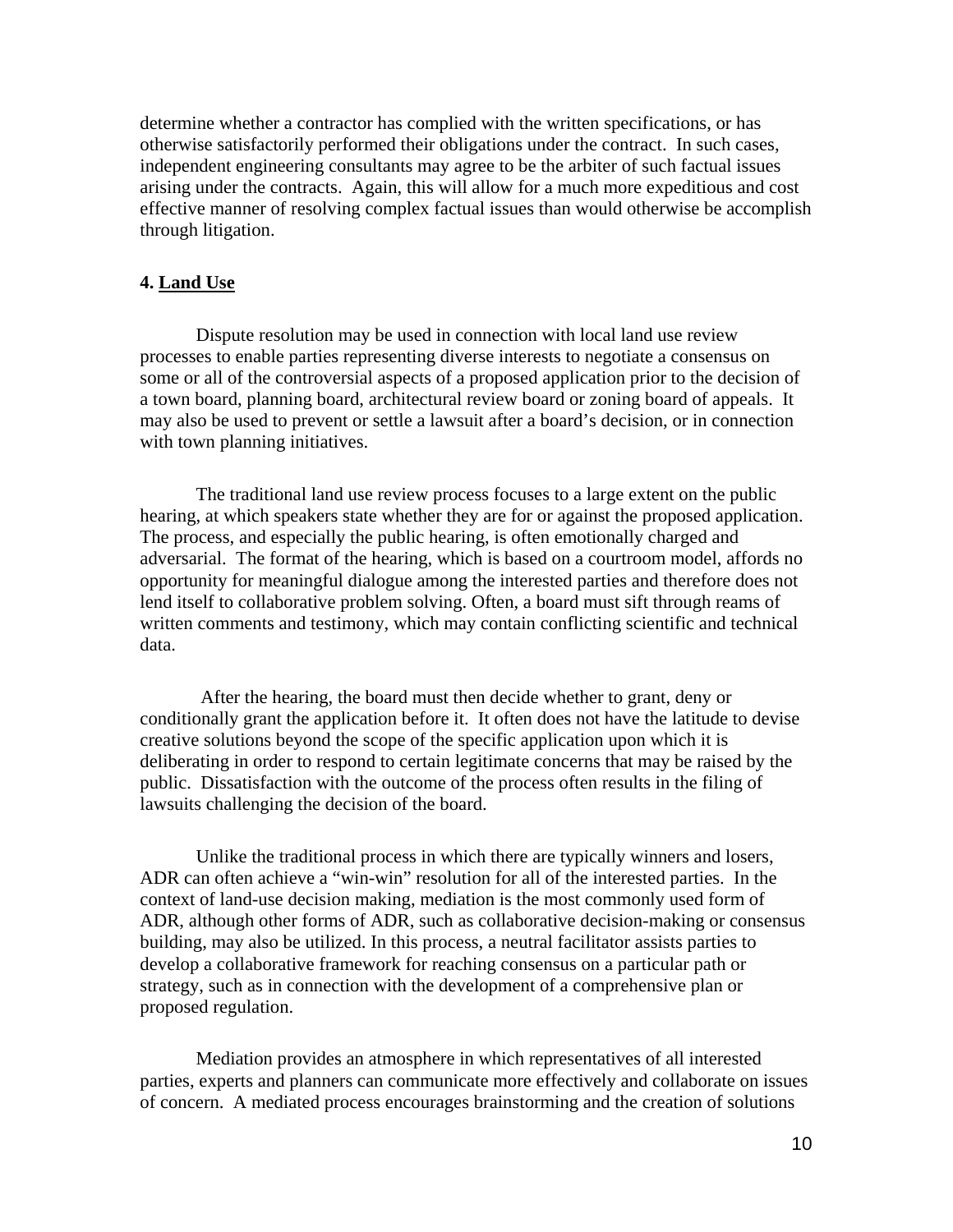that can satisfy the interests of most, if not all, participants in the mediation. Because of the opportunity for improved communications, mediation often has the added benefit of streamlining the review process, especially where it its utilized at an early stage.

 Most types of land use matters are appropriate for ADR. Examples include applications for site plan or subdivision approvals, special use/conditional permits, rezonings, subdivision plats, floating zones, and planned unit developments. It may also be used to facilitate the preparation or update of comprehensive plans or zoning ordinances. Some land use professionals have argued that ADR should not be used in connection with non-discretionary decisions, such as for use variances, which require application of specific legal criteria. It is uniformly agreed, however, that if a use variance is granted, ADR may be used to impose conditions on the variance, which are discretionary in nature.

 The New York State Legislative Commission on Rural Resources previously published a model local law providing for the use of voluntary mediation in the prevention or resolution of municipal planning, zoning and land use disputes. The model contemplates the use of existing voluntary mediation programs, technical assistance and training as an optional means to enhance the quality of life for local citizens. It helps bring about cost-effective prevention or resolution of certain planning, zoning and land use disputes in the community.

The Rural Resources model provides that the commencement of any such mediation proceeding is at the discretion of the authorized municipal board or body having jurisdiction in the dispute or potential dispute, and that all costs associated with voluntary mediation should be allocated among the parties of interest as determined by mutual agreement of the parties. It further provides for a required notice to the parties in interest that: 1) the mediator has no duty to protect their interests, or provide them with information about their legal rights; 2) signing a mediated settlement agreement may adversely affect their legal rights; and 3) they should consult an attorney before signing a mediated settlement agreement, where they are uncertain of their rights.

 The Rural Resources model also recognizes limitations upon government discretion, by providing that: 1) any mediation proceeding or outcome initiated shall complement, but not replace, otherwise applicable practices, procedures or enforcements, whether required by state law, local law, or ordinance; 2) the outcome of a mediation proceeding shall not be deemed to bind or otherwise limit the discretion of the authorized municipal board or body having jurisdiction in the matter being mediated; and 3) an agreement that requires additional action by the authorized municipal board or body shall not be deemed to be self-executing. If any such additional action by the authorized municipal board or body is required, the landowner or his or her agent shall be responsible for initiating a request for such action and supplying any information required by said municipal board or body to undertake the action. Further, provided that the action undertaken by such municipal board or body shall not be bound or limited by the mediation agreement.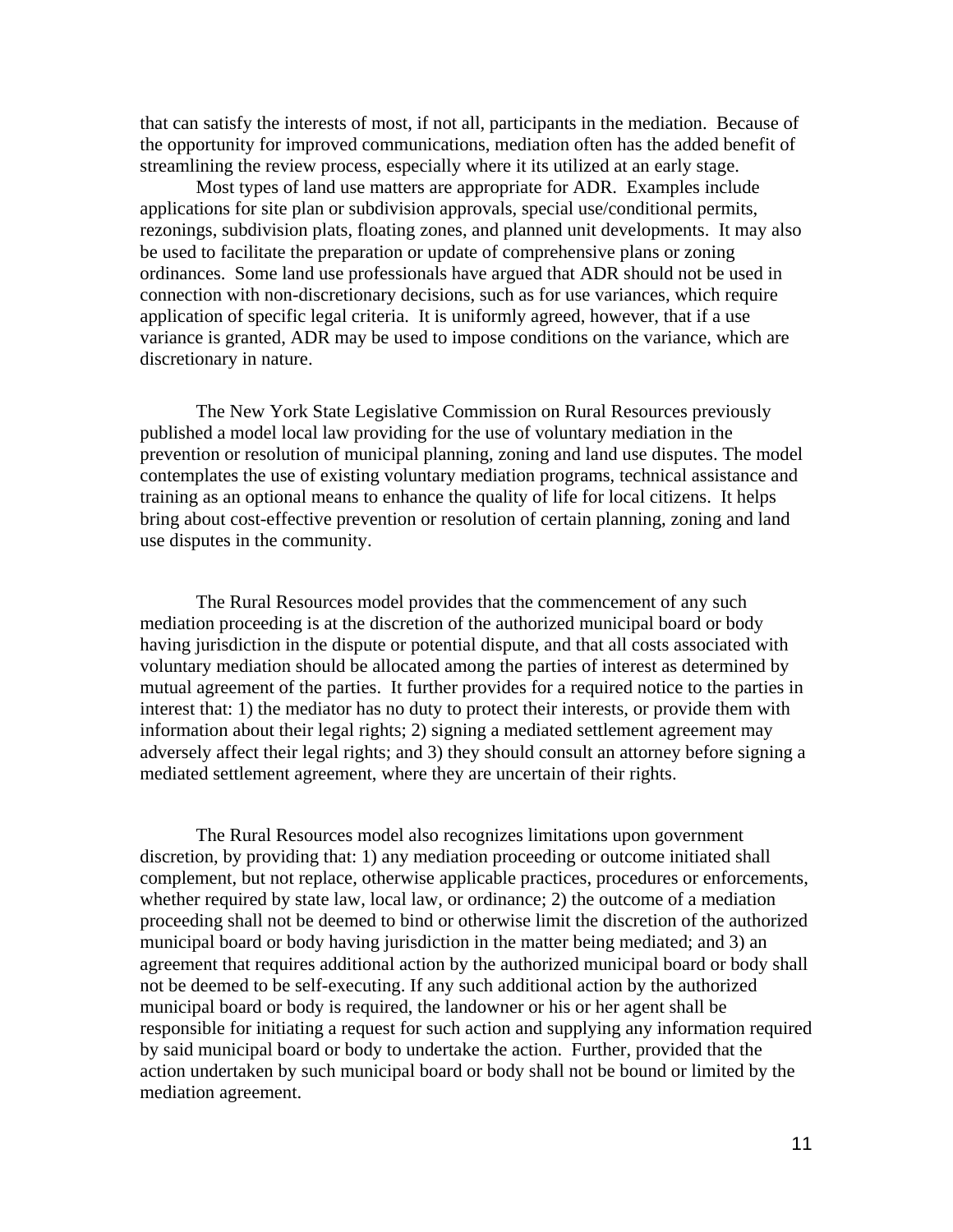#### **5. Local Code Enforcement**

 Mediation of any dispute requires consent to a process separate and apart from the judicial system. While use of mediation in the code enforcement context can be a useful additional tool, establishing a preventive system which can eliminate or reduce the need for judicial enforcement seems to be very effective. Many communities in the US and in Western Europe, have established voluntary systems for community mediation of property maintenance and nuisance disputes which, when unresolved, otherwise consume municipal code enforcement resources – typically code enforcement, police or animal control.

 The New York State Unified Court System currently partners with local nonprofit organizations, known as Community Dispute Resolution Centers (CDRCs), to provide mediation, arbitration and other dispute resolution options. The Court System also provides special mediation services to the agricultural community through the New York State Agricultural Mediation Program. According to the Unified Court System, in 75 percent of the cases that are mediated, parties reach a mutually acceptable agreement and a recent statewide survey indicated that 90 percent of people who mediated their case felt that mediation was a good way to address the dispute even when they did not reach agreement on all of the issues.

Typical issues resolved through a community mediation system include:

- Noise complaints
- Complaints about pets / barking dogs and leash violations
- Parking space problems
- Property maintenance/nuisance issues
- Safety and environmental concerns

 While these issues often can be addressed by neighbors talking to each other, there are times when people simply can't work out their differences and they resort to the courts, or complain to the municipal code enforcement authorities for assistance. If there is an alternative system made available for dispute resolution which is low cost, fast, confidential, and, most importantly, effective, experience shows mediation can solve the dispute at less cost to all- including the local government.

 When it comes to the enforcement of a municipality's local codes, the municipal interest is frequently served by obtaining compliance with the law- not in fines or penalties. In those circumstances, arriving at a compliance process and timetable through mediation can be a viable option. This "compliance first" policy can be served by incorporating a mediation process as an enforcement tool by local law.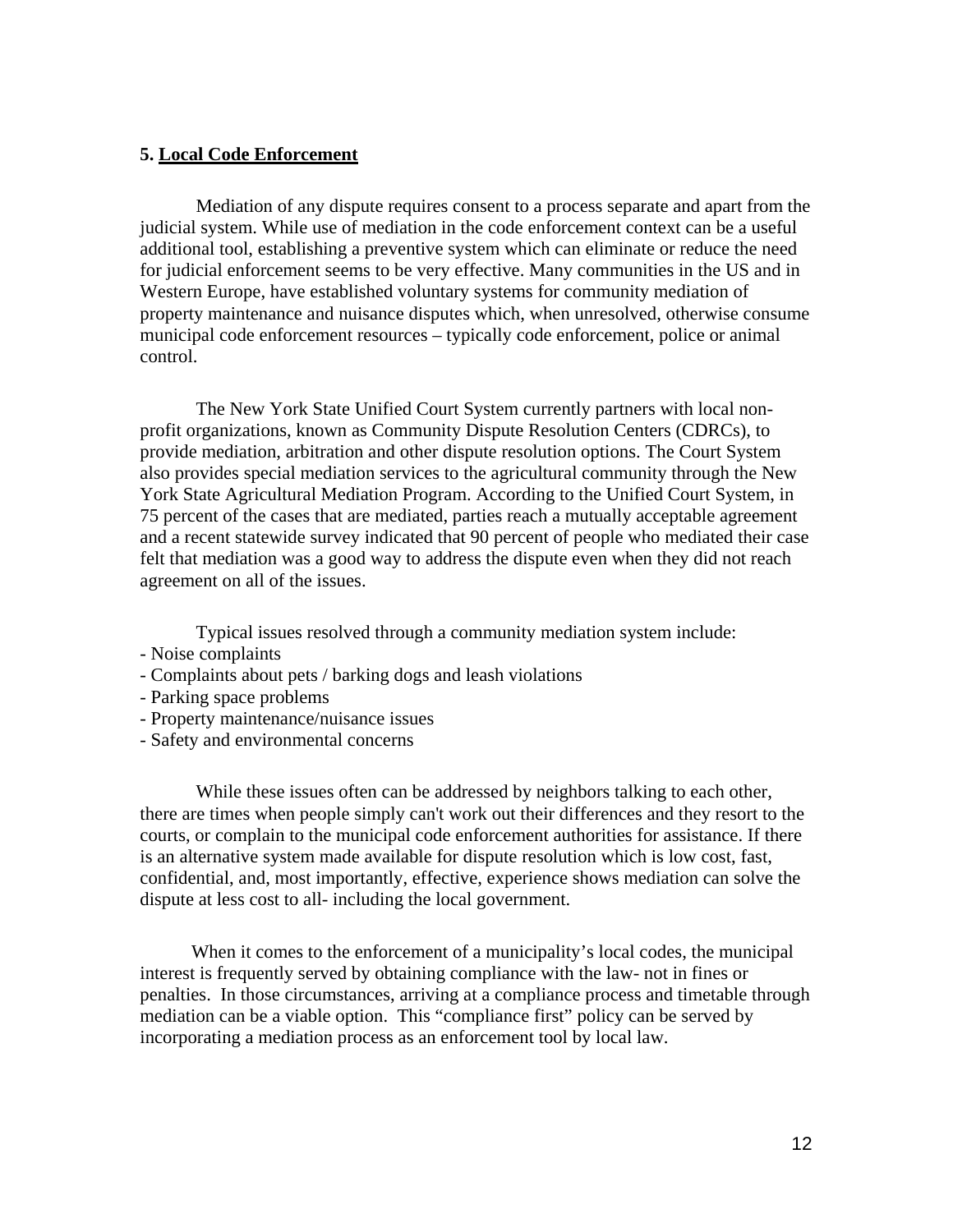There is no reason that the Rural Resources model law, discussed above, could not be applied in the context of the state's Property Maintenance Code (State Code). According to the code, violations of must be dealt with "in a manner appropriate to the applicable provisions of a city, town, village or county and shall be in accordance with the applicable provisions of local law."<sup>12</sup> Thus, the code anticipates enforcement mechanisms will be provided by local law.

 The State Code provides in general, that property must be maintained "in a clean, safe, secure and sanitary condition … so as not to cause a blighting problem or adversely affect the public health or safety." While local governments can't waive, modify or otherwise alter the State code, what constitutes a violation in any individual context can sometimes be the subject of discussion and hence mediation.<sup>13</sup>

 Similarly, how a violation may be remedied is frequently capable of alternative solutions. The State Code explicitly recognizes this in §105.2 which provides for alternative materials and methods:

> The provisions of this code are not intended to prevent the installation of any design or material or to prohibit any method of construction not specifically prescribed by this code, provided that any such alternative has been approved. An alternative material, design or method of construction shall be approved where the State Fire Prevention and Building Code Council finds that the proposed design is satisfactory and complies with the intent of the provisions of this code, and that the material, method or work offered is, for the purpose intended, at least the equivalent of that prescribed in this code in quality, strength, effectiveness, fire resistance, durability and safety.

 For example, the State Code provides that "drainage of roofs and paved areas, yards and courts, and other open areas on the premises shall not be discharged in a manner that creates a public nuisance."<sup>14</sup> How that is accomplished can be an appropriate mediation topic.

#### **6. Environmental Cases**

 Dispute resolution is especially useful when a municipality faces potential liability for soil or groundwater contamination under such statutes as the Comprehensive Environmental Response, Compensation and Liability Act. A municipality's liability may arise from its ownership or operation of a municipal solid waste landfill, from the generation and disposal of municipal waste, or from spills of petroleum or chemical contaminants. These types of environmental disputes may involve many potentially responsible parties. ADR can facilitate agreement among the disputing parties

 $12$  (§PM106.1)

 $^{13}$  (§PM111.1)

 $^{14}$  (§PM507.1)